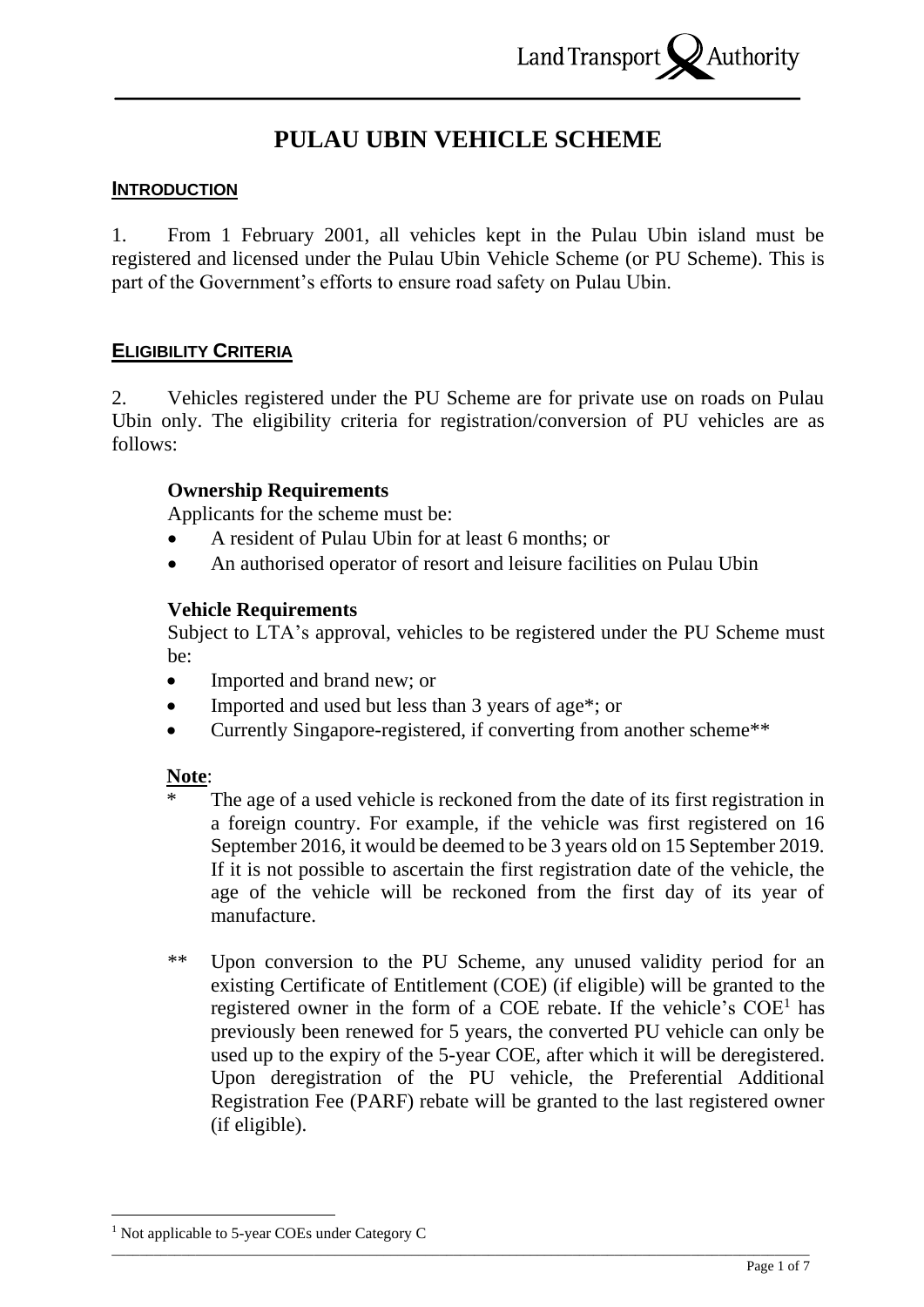## **Technical Requirements**

Vehicles must:

- Have a maximum laden weight **not more than 3 tonnes**;
- Be able to meet Singapore's safety, emission and registration requirements;
- Comply with the Road Traffic (Motor Vehicles, Construction and Use) Rules, Road Traffic (Motor Vehicles, Lighting) Rules and Road Traffic (Motor Vehicles, Seat Belt) Rules; and
- Pass an inspection at an LTA-Authorised Inspection Centre before registration/conversion is allowed.

# **FEES PAYABLE FOR REGISTRATION**

3. The following fees are payable to LTA by NETS or SGQR PayNow for registration/conversion:

- a. **Certificate of Entitlement (COE)** Exempted
- b. **Registration Fee** \$220
- c. **Additional Registration Fee (ARF)** Exempted

#### d. **Road Tax**

All PU vehicles have a common road tax expiry date of 31 January every year. The road tax payable for each vehicle type is as follows:

- Motorcycles \$25
- Cars and other type of vehicles \$50

#### **Note**:

PU vehicles cannot be placed under lay-up status.

# **DOCUMENTS REQUIRED FOR REGISTRATION/CONVERSION**

- 4. The following documents are required for **registration**:
	- a. A duly completed Application to Register PU Vehicle Form (Annex A)

- For authorised operators of resorts and leisure facilities, the form must be endorsed by the National Park Boards (NPB)
- For non-residents, the form must be endorsed by the Pulau Ubin Police Post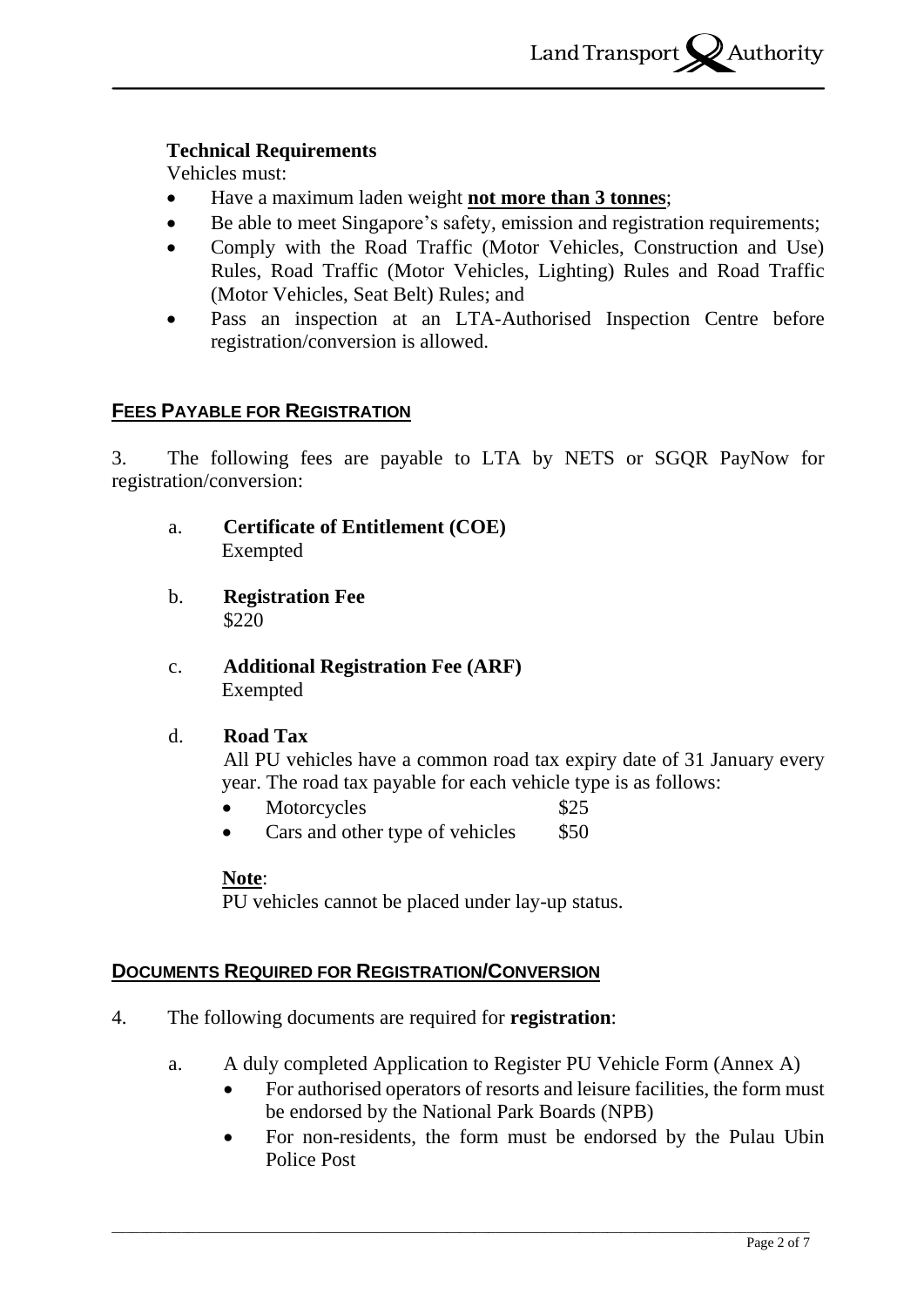- b. A duly completed Application for Registration & Licensing of a Motor Vehicle (R01 Form)
- 5. The following document is required for **conversion**:
	- a. A duly completed Application for Conversion to PU Vehicle (R14 Form)
- 6. The following documents are required for **registration/conversion**:
	- a. Vehicle owner's identification documents:
		- For individual owners
			- Original<sup>2</sup> NRIC (for Singaporeans and Permanent Residents (PRs)) or Employment/Immigration pass card<sup>3</sup> (for foreigners).
		- For companies
			- Printout of the business profile of the company from the Accounting & Corporate Regulatory Authority (ACRA). This printout is valid up to 14 days from date of issue;
			- − Original<sup>2</sup> NRIC (for Singaporeans and PRs) or Employment/Immigration pass card<sup>3</sup> (for foreigners) of the authorised person from the company; and
			- − Original authorisation letter, signed by at least a Manager or above, if the authorised person of the company is not listed in the ACRA printout.
		- For organisations
			- − A copy of certificate issued by the Registry of Societies or relevant regulating authority: and
			- − Original<sup>2</sup> NRIC (for Singaporeans and PRs) or Employment/Immigration pass card<sup>3</sup> (for foreigners) of the authorised person from the organisation.
	- b. Original Motor Insurance Cover Note or Certificate of Insurance
	- c. Original Vehicle Inspection Certificate
- 7. Payment for applicable fees required for registration/conversion.

<sup>2</sup> Physical NRIC or long-term pass card or Digital Identity Card (Digital IC) launched via the Singpass app. Images or videos of the identity card/pass/Digital IC will not be accepted.

<sup>&</sup>lt;sup>3</sup> Employment/Immigration pass card issued by the Ministry of Manpower (MOM) or Immigration  $\&$ Checkpoint Authority of Singapore (ICA) bearing the Foreign Identification Number (FIN).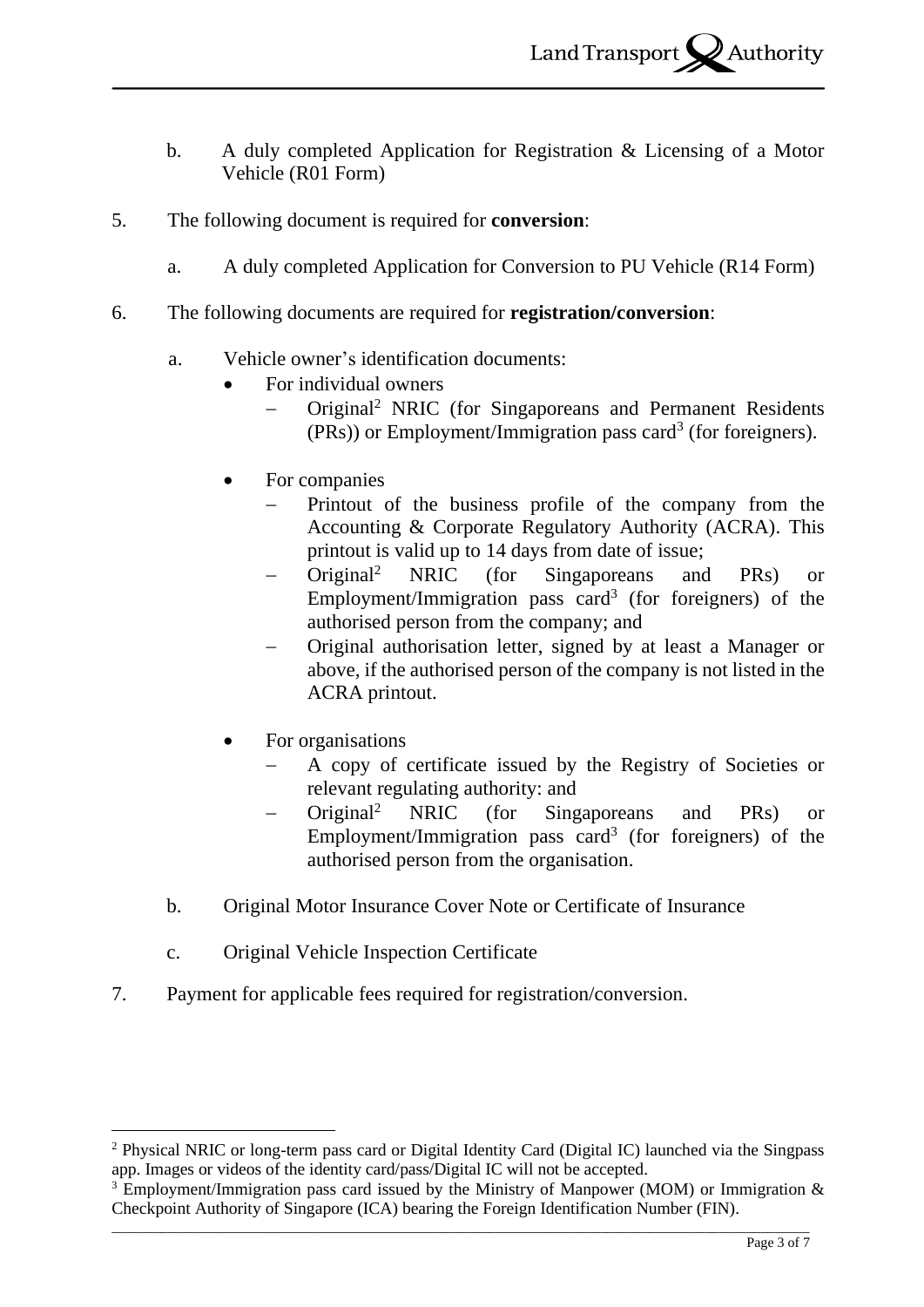# **STATUTORY LIFESPAN**

8. Goods vehicles registered under PU Scheme are also subjected to the 20-year statutory lifespan.

# **REGISTRATION NUMBER PLATE**

9. Upon successful registration, a vehicle registration number will be assigned to the vehicle. The registered owner must ensure that the vehicle is affixed the vehicle registration number plates (white letterings on green background, see illustrations below) and have them sealed at an LTA-Authorised Inspection Centre within **7** days of registration.

10. For vehicles that are successfully converted, the registered owner must ensure that the vehicle registration number plates are sealed at an LTA-Authorised Inspection Centre within **3** days of conversion.

11. PU vehicles are required to pass their number plates seal inspection before their annual road tax can be renewed.



Dimensions are all in mm.

#### **INSURANCE COVERAGE**

12. At least third-party liability for deaths and bodily injury arising out of the use of the vehicle insurance covering the full road tax period.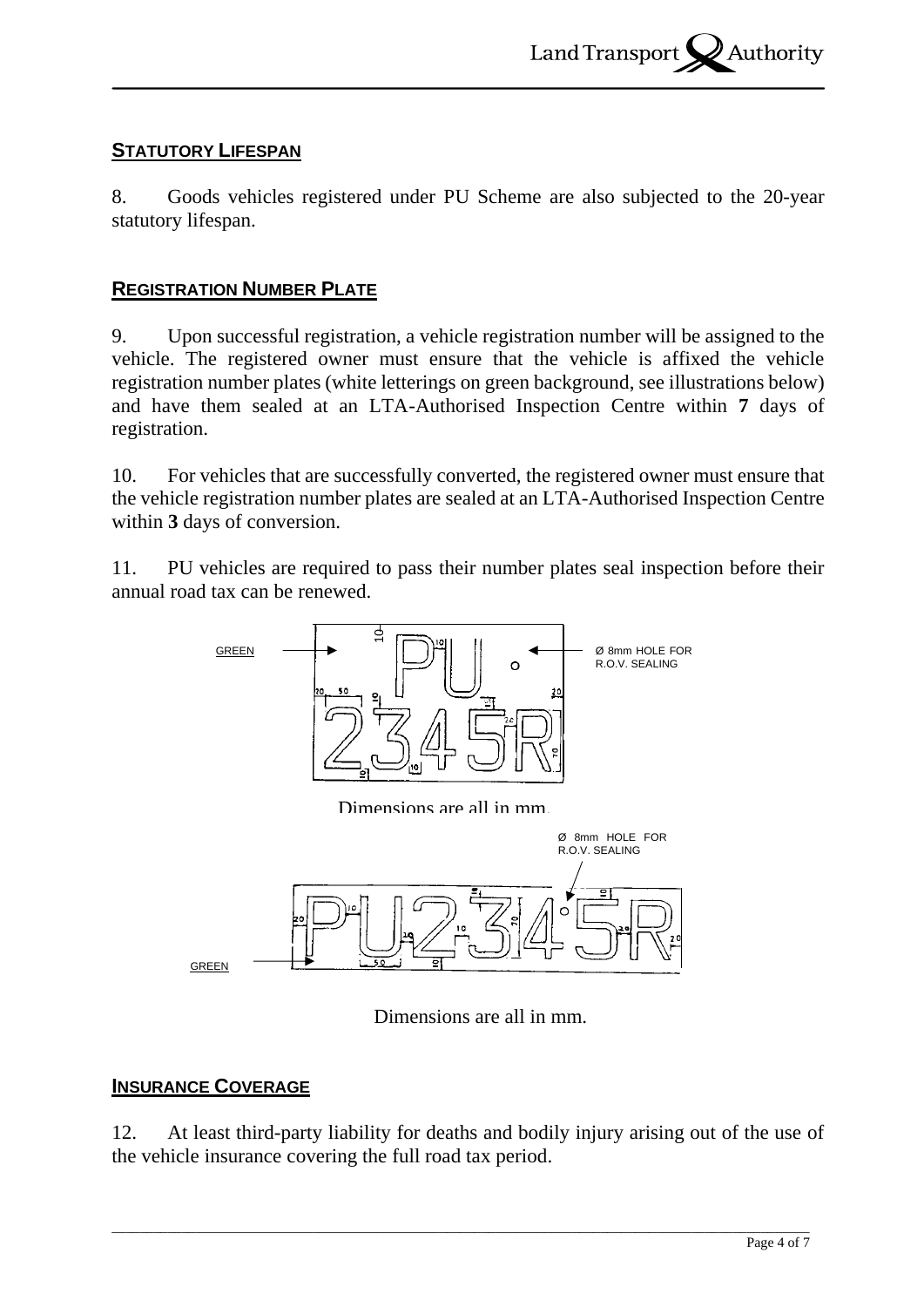## **ANNUAL INSPECTION**

13. PU vehicles are required to pass their statutory periodic inspection before their road tax can be renewed. The frequency of such inspection is as follows:

| <b>Vehicle Type</b>  | <b>Inspection Frequency (based on age of vehicle)</b> |                 |                    |  |  |  |  |  |  |
|----------------------|-------------------------------------------------------|-----------------|--------------------|--|--|--|--|--|--|
|                      | Less than 3 years                                     | 3 to 10 years   | More than 10 years |  |  |  |  |  |  |
| Motorcycle           | Nil                                                   | Annually        | Annually           |  |  |  |  |  |  |
| <b>Other Vehicle</b> | Nil                                                   | <b>Biennial</b> | Annually           |  |  |  |  |  |  |

An annual site inspection will be conducted before road tax expiry each year. Vehicles due for their biennial inspection will have to be sent (by towing or transported) to an LTA-Authorised Inspection Centre.

# **NON-CONVERSION**

14. PU vehicles cannot be converted to other vehicle schemes (e.g. Normal Vehicle Scheme, Off-Peak Car Scheme, Classic Vehicle Scheme).

### **CONDITIONS OF USAGE**

15. **All PU vehicles are for private use on roads on Pulau Ubin only**; unless otherwise approved by LTA. If this condition is breached, the registered owner of the PU vehicle shall be required to pay the full ARF and COE. This COE period will commence from the PU vehicle registration/conversion date. In addition, the registered owner may be debarred from further registering a vehicle under the PU Scheme.

16. A General Licence (i.e. trade plate) cannot be used on PU vehicle for travel on public roads on mainland. The PU vehicle must be towed or transported if it needs to be sent for inspection, repair, scrap etc.

#### **OWNERSHIP TRANSFER**

17. PU vehicle can only be transferred to another person who is eligible for the scheme. The normal vehicle transfer procedure will apply.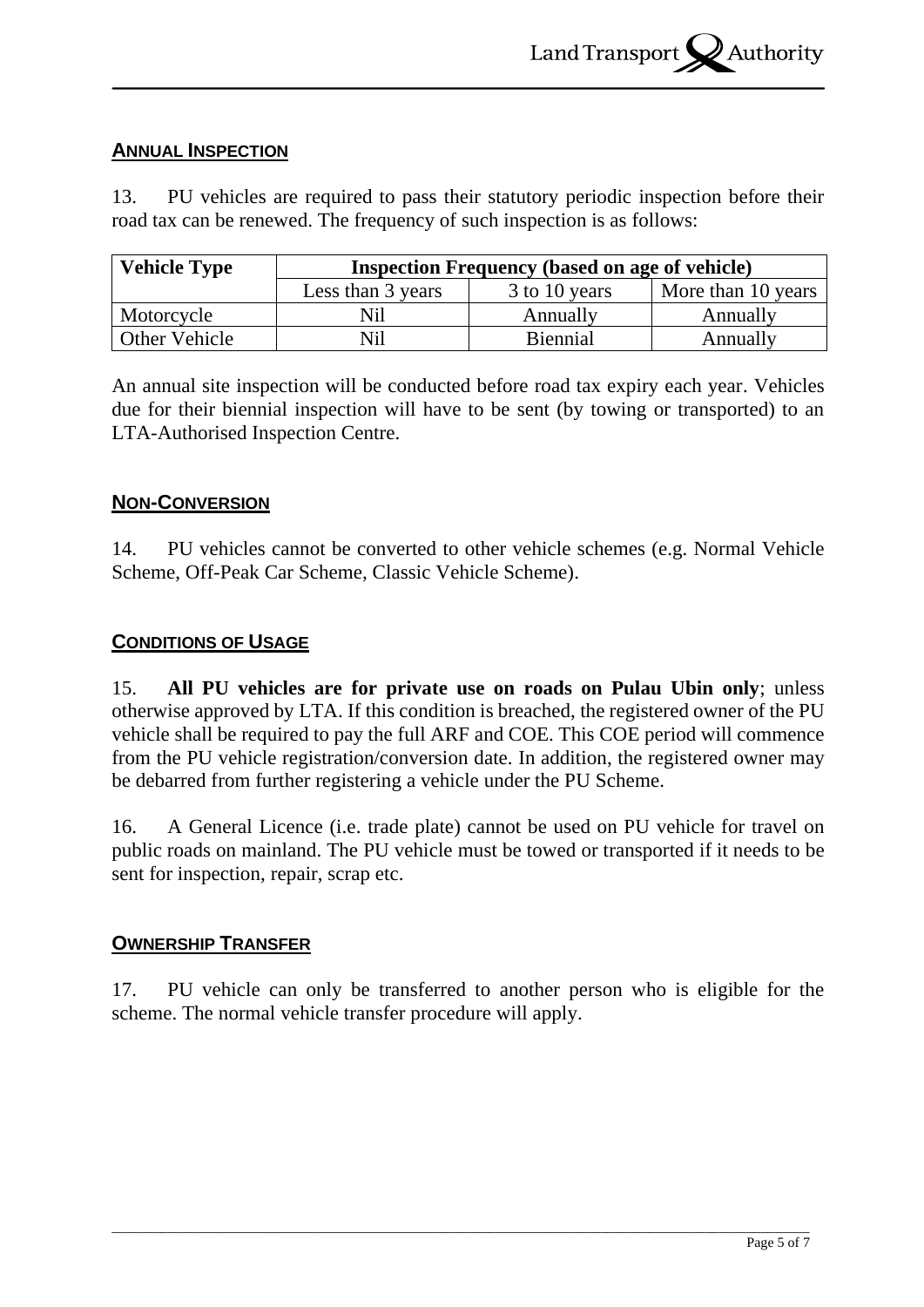# **DEREGISTRATION OF VEHICLE**

18. When a PU vehicle is deregistered, the owner must dispose of the vehicle and submit satisfactory proof of disposal to LTA within 1 month of deregistration. There are 3 ways to dispose of the vehicle:

- Scrap the vehicle at an LTA-appointed scrapyard
- Store the vehicle temporarily at an LTA-appointed Export Processing Zone
- Export the vehicle

Refer to [https://onemotoring.lta.gov.sg](https://onemotoring.lta.gov.sg/) for more details.

Printing date: December 2021

The information contained in this handout is current at the time of printing. It is subject to change as may be required by the LTA or other relevant authorities.